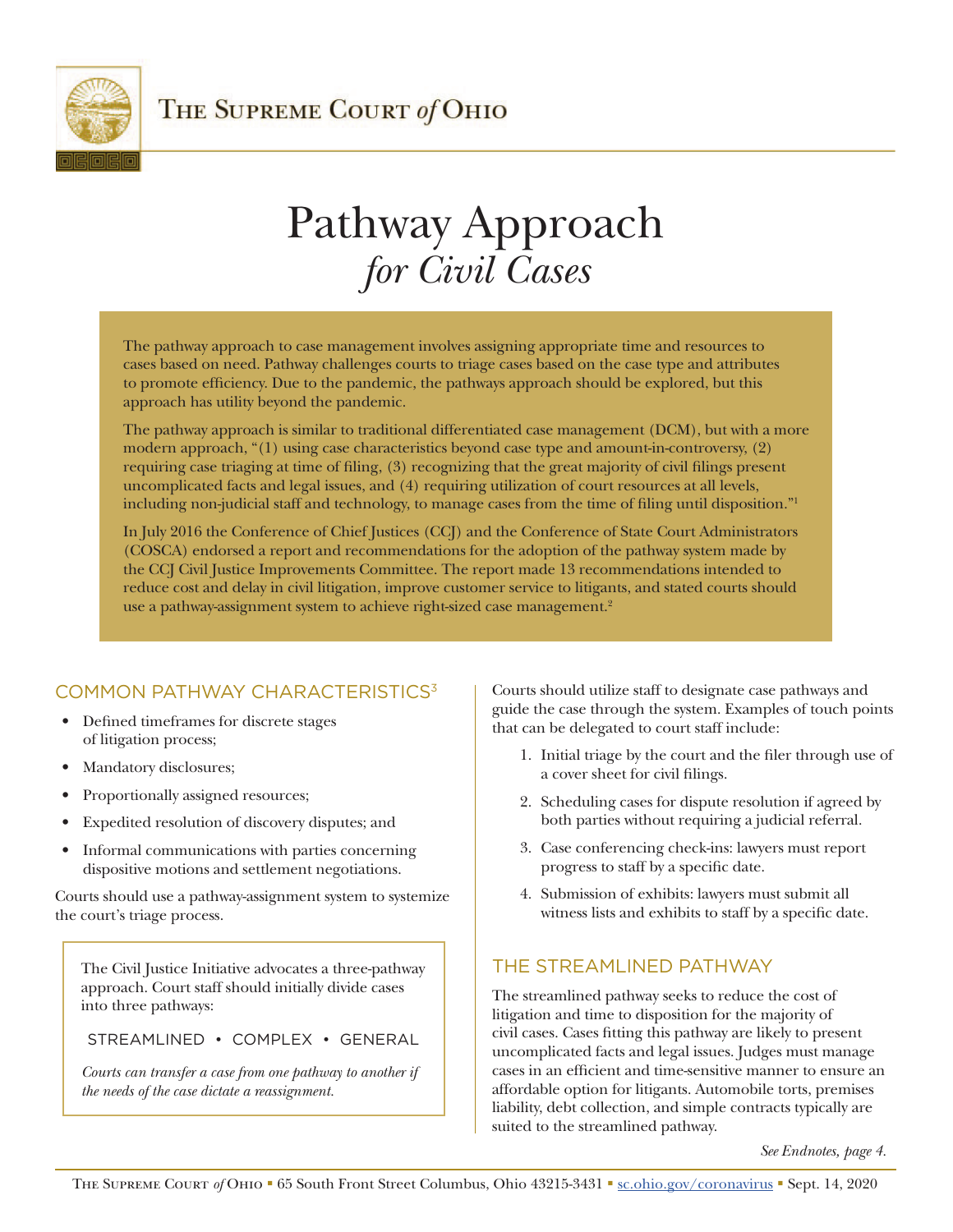<span id="page-1-0"></span>The court shall assign civil cases for a streamlined pathway based on these factors:

- Limited number of parties, including self-represented litigants;
- Simple issues related to liability and damages;
- Few, if any, anticipated pretrial motions;
- Little need for extensive discovery;
- Few witnesses;
- Minimal documentary evidence;<sup>[4](#page-3-0)</sup> and
- Both parties agree to participate.

### PROCEDURES FOR STREAMLINED PATHWAY CASES

#### **Require and Enforce Mandatory Disclosures[5](#page-3-0)**

- Each party shall make disclosures within brief standardized timelines.
- Sample disclosures the court may require include:<sup>[6](#page-3-0)</sup>
	- 1. Statement summarizing each contention in support of every claim or defense;
	- 2. Brief statement of the facts upon which the contentions are based;
	- 3. Name, address, and telephone number of each individual likely to have discoverable information, along with the subjects of that information and any statement from such individual, which the disclosing party may use to support its claims or defenses;
	- 4. A copy of description, by category and location, of all documents, electronically stored information, and tangible things the disclosing party has in its possession, custody, or control and may use to support its claims or defenses;
	- 5. Precise damages being sought, if any, and the method for calculation of damages;
	- 6. Liability insurance coverage providing coverage for the claims being made by another party, name of the insurance company, limits of coverage, and existence of any issue affecting coverage availability;
	- 7. Offers of stipulations; and
	- 8. Estimate of the number of trial days.

#### **Set Discovery Limits and Methods**

- All discovery shall be completed 30 days before trial.
- Discovery is not permitted to be served, absent agreement, before a party receives mandatory disclosures from the opposing party; if not received, until the deadline for opposing parties' disclosures passes.
- Interrogatories are expressly permitted. The court should consider limiting the number of interrogatories, pursuant to Civ.R. 26.[7](#page-3-0) Some states using pathways suggest a maximum of 10 interrogatories be permitted.
- Requests for the production of documents are expressly permitted. The court may order a limit on the number. Some states using pathways suggest a maximum of 10 requests be permitted.
- Set limits on non-party depositions and require they be recorded under oath to be used at trial in lieu of testimony.
- Set time guidelines for disclosures of experts and require brief reports about expert opinions. Parties are encouraged to stipulate to the foundation and format of their expert disclosures.
- Parties are required to meet and confer in an attempt to resolve the dispute before a motion can be filed. If there is no resolution, a short briefing and telephone conference with the court shall resolve the matter.
- Motions shall be served, filed, and if argued to the court, concluded in every respect, except for the court's decision on the motion 30 days before trial. Informal communication with parties concerning dispositive motions and settlement negotiations is an aspect of the streamlined approach.
- Parties may engage in any form of alternative dispute resolution prior to 30 days before trial.

#### **Streamline the Trial**

- Schedule the case for trial not later than 180 days from filing of the defendant's response to the plaintiff's complaint. Set the trial date as soon as possible per the court's practices, recognizing many streamlined cases will not require a pretrial hearing.
- Witness and exhibit lists shall be exchanged at least 14 days before trial.
- Parties shall provide objections with particularity to any exhibit listed by the opposing party at least five days before trial.
- Pretrial Agreements The parties are expected in advance of trial to:
	- 1. Agree on foundation for exhibits and other documentary evidence, including, but not limited to, business and medical records customarily requiring the testimony of a records custodian. In the absence of agreement, objection(s) with reasons shall be specified in writing.
	- 2. Agree on a means of submitting expert opinion to the fact finder without calling the expert at trial.

*See Endnotes, page 4.*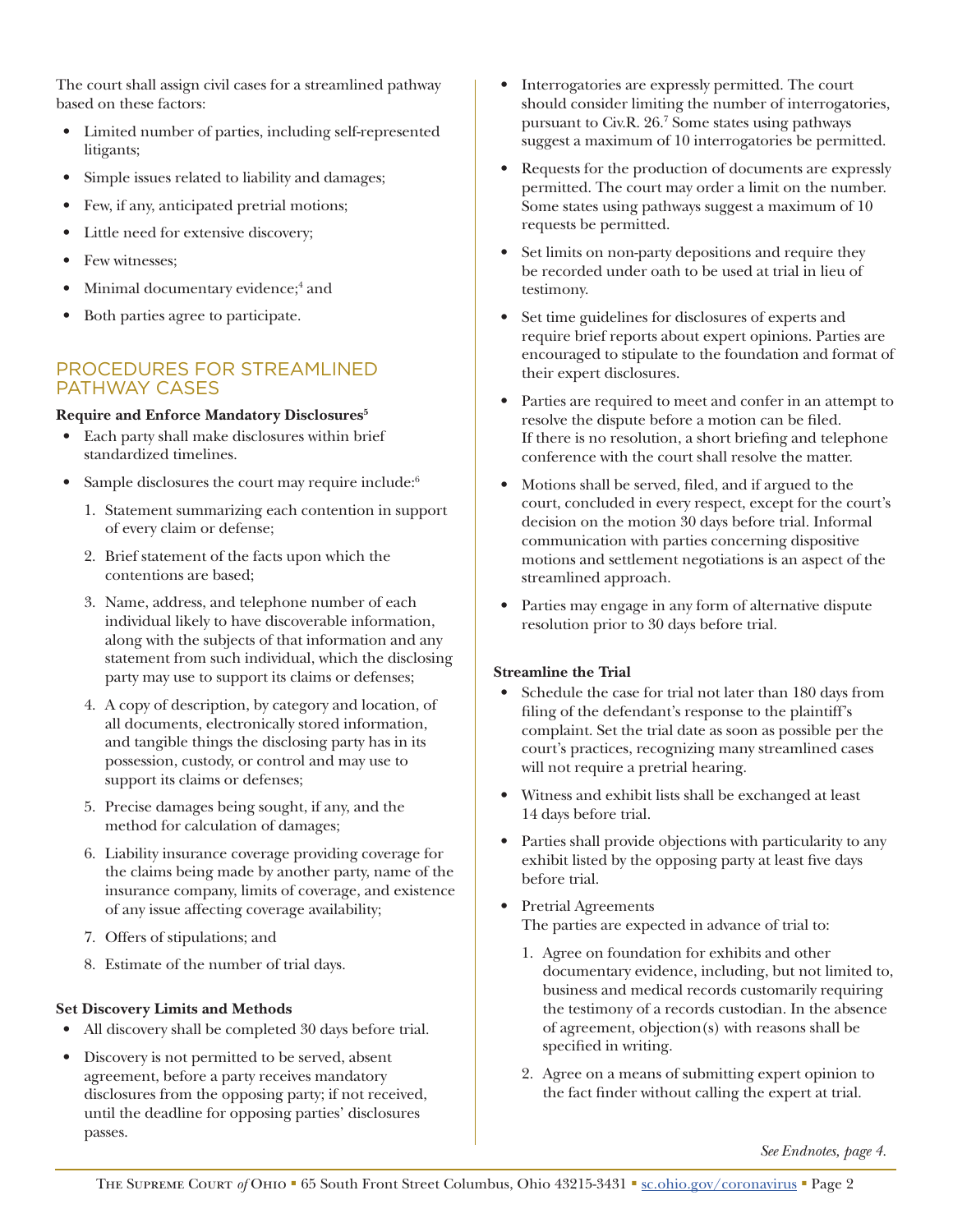- <span id="page-2-0"></span>3. Enter factual stipulations as possible; from the stipulations, prepare jury instructions to inform the jurors of the facts agreed to by the parties.
- 4. Prepare a joint set of jury instructions and verdict form.
- 5. Exchange motions in limine at least seven days before trial.
- 6. Parties shall designate and counter-designate testimony of witnesses whose depositions are to be used at trial. Such designations and counterdesignations, including all objections thereto, shall be filed with the court at least three days before trial.

## THE COMPLEX PATHWAY

The complex pathway proportionally assigns resources to address the needs of the few most complicated civil cases (approximately 3 percent of cases). Courts should implement a complex pathway for cases presenting multiple legal and factual issues involving many parties, or likely to require close court supervision.<sup>[8](#page-3-0)</sup> Cases fitting this pathway are likely to be cases including multi-party medical malpractice, antitrust, class actions, environmental torts, securities, and mass torts.

The court shall assign civil cases to the complex pathway based on these factors:

- Complex law;
- Numerous parties;
- Numerous witnesses;
- Voluminous documentary evidence;
- High amount in controversy; and
- High level of interpersonal conflict.

#### PROCEDURES FOR COMPLEX PATHWAY CASES

- Case assignment is permitted in limited circumstances pursuant to Sup.R. 36.011(C). Modifications to the individual assignment system can provide for redistribution of cases involving the same subject matter.
- Set a mandatory early case management/meet-andconfer conference, followed by periodic conferences.
- Keep the goal in mind to provide close judicial supervision.
- Avoid placing unnecessary burdens on the court or the litigants.
- Expedite the case, keep costs reasonable, and promote effective decision-making by the court, the parties, and counsel.
- Simplify, when possible, in a complex case.
- The parties should consider using alternative dispute resolution to narrow the issues for trial or to resolve the case.
- Set deadlines for completion of key case stages established early in the life of the case, including a firm trial date. Courts should set expedited hearings responding to the needs of business litigants for prompt decisions that do not unnecessarily disrupt routine business operations.
- Set a detailed discovery plan, including:
	- 1. Mandatory disclosures;
	- 2. Tailored discovery;
	- 3. Phases, when more efficient; and
	- 4. Plans for preservation and production of evidence.
- The complex pathway approach includes informal communication with parties concerning dispositive motions and settlement negotiations. Any ex parte communication made in an effort to settle matters must be made with the prior consent of the parties and attorneys.[9](#page-3-0)

## THE GENERAL PATHWAY

The general pathway should be assigned to the 20 - 25 percent of traditional litigation cases. Courts should implement a general pathway for cases whose characteristics do not justify assignment to either the streamlined or complex pathways[.10](#page-3-0) The court shall assign civil cases to the general pathway based on these factors:

- Medium level of legal complexity;
- Attorneys on both sides;
- Traditional litigation;
- Average amount of documentary evidence; and
- Reasonable level of interpersonal conflict.

#### PROCEDURES FOR GENERAL PATHWAY CASES

- Set deadlines for completion of key case stages established early in the life of the case, including a firm trial date.
- Host an early case management/meet-and-confer conference.
	- 1. Have the parties submit a proposed case management order or a meet-and-confer report<sup>[11](#page-3-0)</sup> addressing numerous issues, including an evaluation of proportionality factors.
	- 2. The parties should consider engaging in alternative dispute resolution at this time or sooner.

*See Endnotes, page 4.*